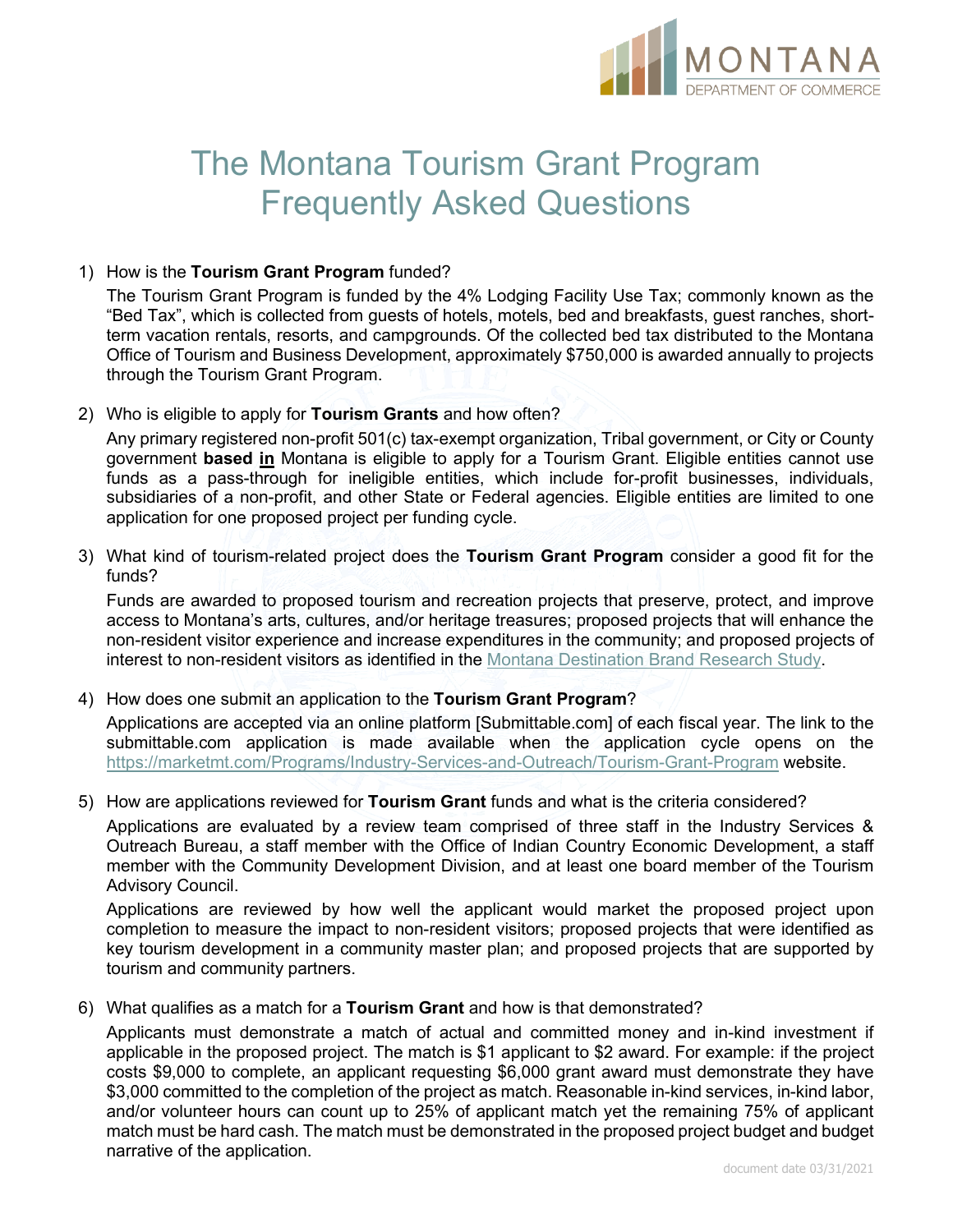7) What project costs can **Tourism Grant** funds be used for?

Tourism Grant funds can be requested for actual project and activity related costs only. Examples of **ineligible** project costs include but are not limited to: workshops and training; market research or feasibility studies; staff costs including wages, travel, per diem; administrative, overhead, or indirect costs; office supplies; promotional items; subscriptions or membership costs; domain registration and website hosting; social media posts or press releases; routine operation and maintenance costs.

# 8) What level of technical assistance does the **Tourism Grant Program** provide?

Prior to the launch of an application cycle, the Tourism Grant Program will host a webinar training and workshop to provide an over-view of the Program guidelines and timeline, updates, and an overview of the actual application. A recording of the webinar workshop will be made available on the Tourism Grant Program website at [https://MarketMT.com/Programs/Industry-Services-and-Outreach/Tourism-](https://marketmt.com/TourismGrants#Tools-Resources-FAQ-s-2592)[Grant-Program](https://marketmt.com/TourismGrants#Tools-Resources-FAQ-s-2592) while the application cycle is open.

9) What is the difference between the annual application cycle and a special application cycle offered by the **Tourism Grant Program**?

The annual application cycle is open for eligible entities for proposed **projects** that develop and enhance tourism and recreation products in Montana that have the potential to increase non-resident visitation and expenditures. Occasionally, in years of higher projected revenues of facility use tax, a special application cycle will be launched for **event-based** activities only. Per Statute, event-based costs that can be supported with Tourism Grant funds are limited to specific advertising or marketing costs, event infrastructure costs, 25% of venue/facility costs, and signage directing attendees to the event. Due to these statutory limitations, event-based activities are not qualified for consideration in the annual application cycle. Subsequently, projects are not qualified for consideration in a special application cycle for event-based activities.

10) When can construction or activities start on a tourism-related project that has submitted an application to the **Tourism Grant Program**?

Due to the quality of the review process, announcements of Tourism Grant Program awards typically occur within 45 days after the close of the application cycle. After announcement of awards, the Department will enter into a contract with each Awardee. An executed contract must be in place for Tourism Grant funds to be applied to any activity or project costs. Any activity or project costs incurred prior to announcement of award date are the sole responsibility of the applicant.

## 11) If awarded, are there any reports or forms required by the **Tourism Grant Program**?

A Request for Funds Form is required when a Grantee is requesting funds for their project. A Request for Funds can be submitted once per month, quarterly, or at project completion depending on the financial needs of the project. The 1:2 match must be met with each Request for Funds submitted and supporting invoices of activities on the project must be attached.

A Final Project Report measures the goals, outcomes, and achievements of the project after completion. The Final Project Report is due **within** 30-days of successful completion of the project. The Department reserves the right to withhold 10% of the total Tourism Grant award from the final Request for Funds to ensure each Grantee submits the required Final Project Report.

Templates of the Request for Funds and the Final Project Report are available within the Tools for Grantees section on the Tourism Grant Program website at [https://MarketMT.com/Programs/Industry-](https://marketmt.com/TourismGrants#Tools-Resources-FAQ-s-2592)[Services-and-Outreach/Tourism-Grant-Program.](https://marketmt.com/TourismGrants#Tools-Resources-FAQ-s-2592)

## 12) Is there a deadline to complete a tourism-related project funded by the **Tourism Grant Program**?

From the date of award, funded applicants have till June 1 of the following fiscal year to complete the project therefore Tourism Grant Program funds are typically not appropriate for front-end construction projects, projects that are still in the fundraising or planning phase, and/or non-shovel-ready projects.